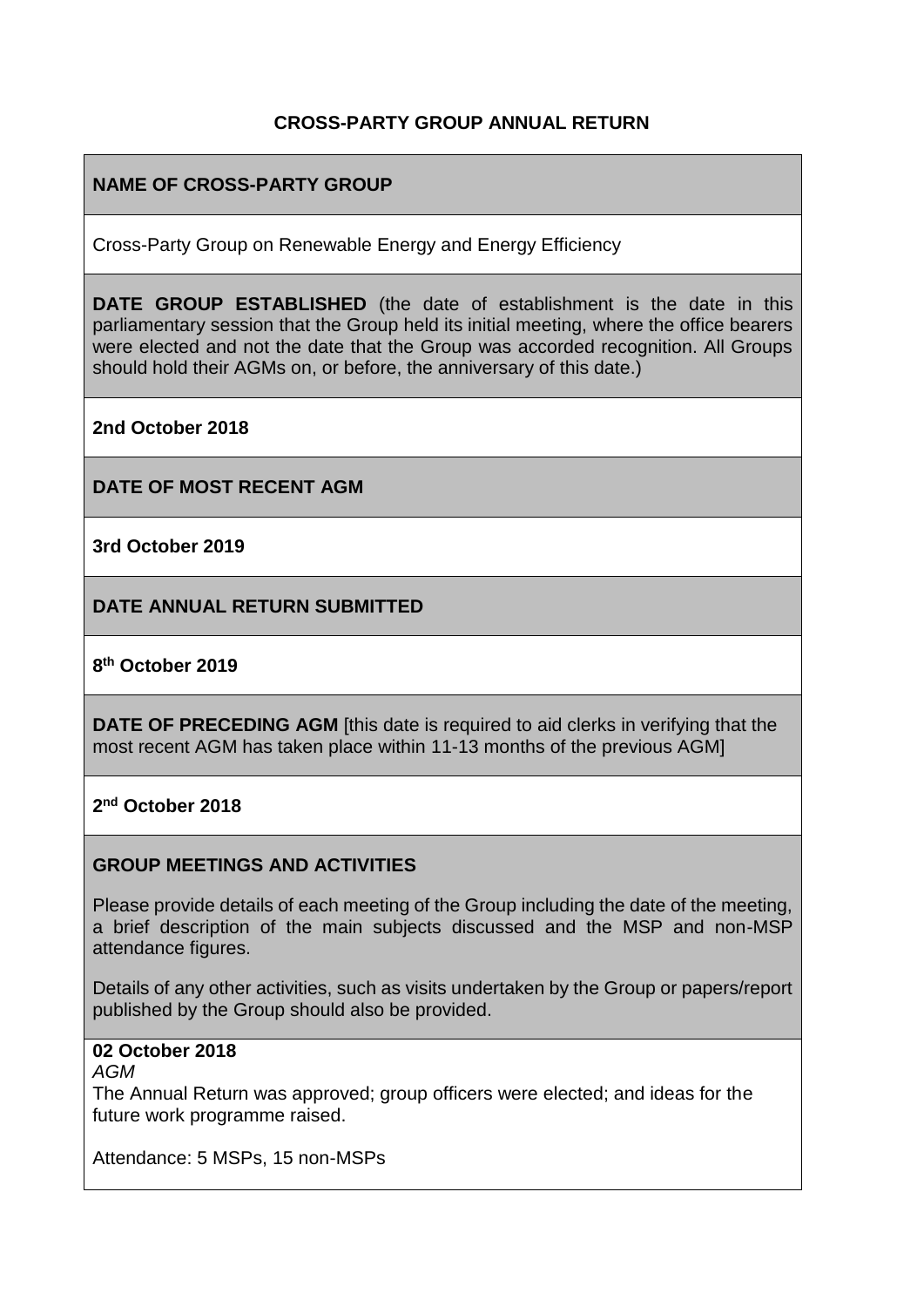## **18 December 2018**

*The meeting examined the offshore wind supply chain potential that exists in Scotland, the scale of the opportunity as well as the challenges faced in maximising the work secured in Scotland.* Attendance: 3 MSPs, 6 non-MSPs.

## **05 February 2019**

*The meeting was on the subject of fuel poverty and in particular the lived experience of fuel poverty and the role of those who have experienced fuel poverty in helping to inform programme and policy development.* Attendance: 2 MSPs, 24 non-MSPs

Guest speakers: Norrie Kerr, Energy Action Scotland, Neil Cowan, the Poverty Alliance, Bruce McCall, Greener Kirkcaldy.

## **06 June 2019**

*This meeting examined the opportunity for hydrogen to operate within Scotland's energy system to provide heat as well as in conjunction with existing and future renewable energy projects.*

Attendance: 3 MSPs, 27 non-MSPs.

# **MSP MEMBERS OF THE GROUP**

Please provide names and party designation of all MSP members of the Group.

- 1. Liam McArthur MSP (Liberal Democrats)
- 2. Mark Ruskell MSP (Greens)
- 3. Claudia Beamish MSP (Labour)
- 4. Alexander Burnett (Conservative)
- 5. Patrick Harvie MSP (Greens)
- 6. Jackie Baillie MSP (Labour)
- 7. Andy Wightman MSP (Greens)
- 8. Graham Simpson (Conservative)
- 9. Lewis Macdonald (Labour)
- 10. Sarah Boyack (Labour)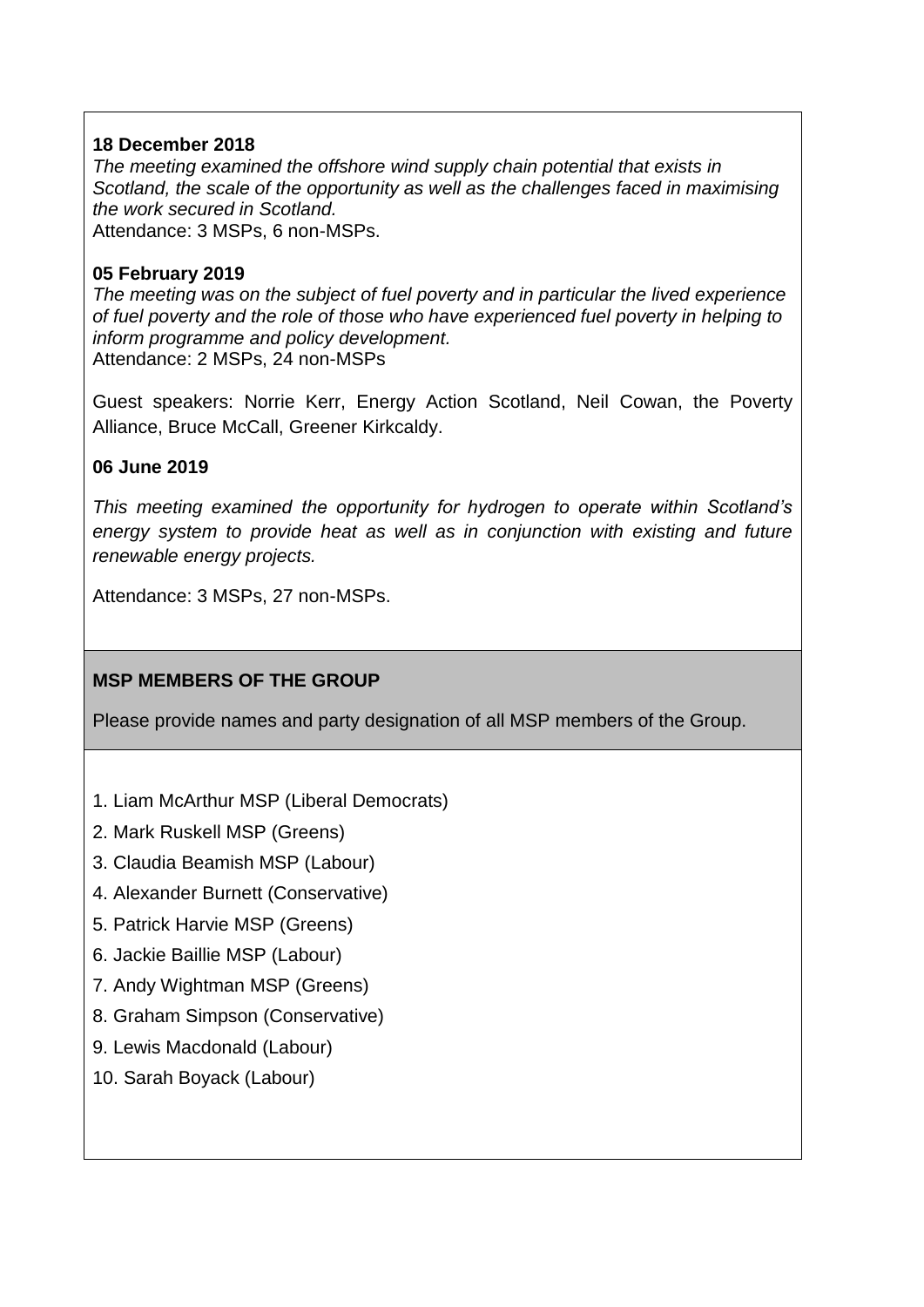# **NON-MSP MEMBERS OF THE GROUP**

For organisational members please provide only the name of the organisation, it is not necessary to provide the name(s) of individuals who may represent the organisation at meetings of the Group.

|                    | Kerry-Ann Adamson                         |
|--------------------|-------------------------------------------|
| <b>Individuals</b> | <b>Claire Addison</b>                     |
|                    | Abhishek Agarwal                          |
|                    | <b>Mike Alcock</b>                        |
|                    | <b>Grant Allan</b>                        |
|                    | <b>Neil Anderson</b>                      |
|                    | <b>Alex Anderson</b>                      |
|                    | <b>Blair Armstrong</b>                    |
|                    | <b>Richard Atkins</b>                     |
|                    | <b>Barbara Atterson</b>                   |
|                    | Dr Keith Baker                            |
|                    | Lang Banks                                |
|                    | John Barclay                              |
|                    | Dan Barlow                                |
|                    | <b>Neil Barnes</b>                        |
|                    | Alan Beal                                 |
|                    | Rebecca Bell                              |
|                    | <b>Chris Bell</b>                         |
|                    | <b>James Bererton</b>                     |
|                    | John Birchmore                            |
|                    | <b>Gordon Black</b>                       |
|                    | <b>Calum Black</b>                        |
|                    | <b>Charlie Blair</b>                      |
|                    | <b>Ruth Boyle</b>                         |
|                    | Patricia Boyle                            |
|                    | <b>Raemond Bradford</b>                   |
|                    | Nikki Brain                               |
|                    |                                           |
|                    | Teresa Bray                               |
|                    | <b>Andrew Bright</b><br><b>Anne Bruce</b> |
|                    |                                           |
|                    | <b>Tony Brunton</b>                       |
|                    | Lynne Bryceland                           |
|                    | <b>Stefan Buettner</b>                    |
|                    | Paolo Buoni                               |
|                    | <b>Ewen Cairns</b>                        |
|                    | George Callaghan                          |
|                    | David Cameron                             |
|                    | <b>Colin Campbell</b>                     |
|                    | Alasdair Campbell                         |
|                    | <b>Jamie Carruthers</b>                   |
|                    | <b>Mark Cassidy</b>                       |
|                    | <b>Nick Clark</b>                         |
|                    | Michael Cockburn                          |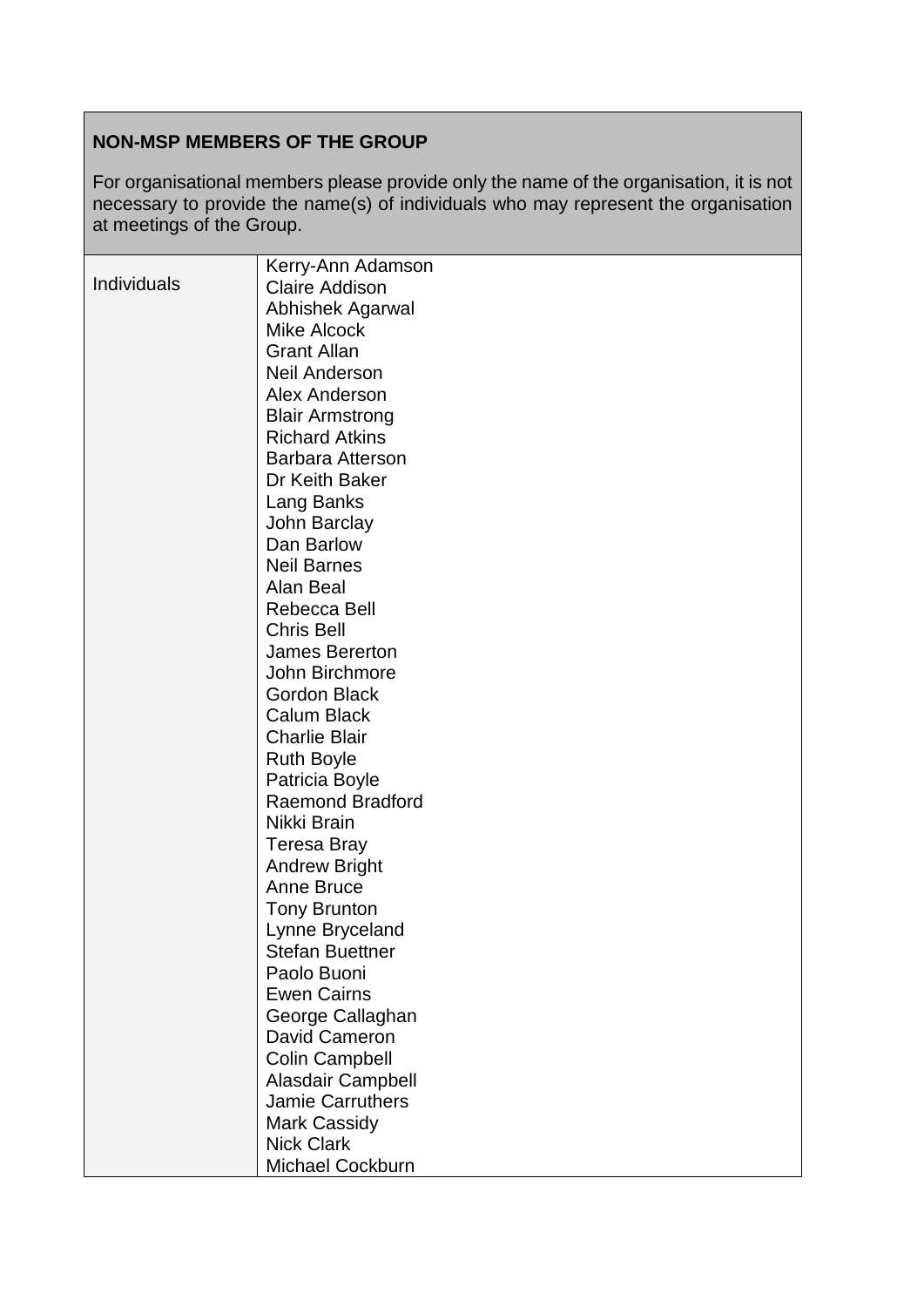| <b>Phillip Collier</b>                      |
|---------------------------------------------|
| Janice Connelly                             |
| John Conway                                 |
| <b>Chris Cook</b>                           |
| <b>Howard Crooks</b>                        |
| Ian Cuthbert                                |
| <b>Steven Dalgleish</b>                     |
| <b>Brian Davison</b>                        |
| John Debenham                               |
| <b>Andrew Dempster</b>                      |
| <b>Bryan Dickson</b>                        |
| <b>Drew Dickson</b>                         |
| <b>Katy Dickson</b>                         |
| <b>Brian Donaldson</b>                      |
| <b>Neil Douglas</b>                         |
|                                             |
| <b>Aisling Doyle</b><br><b>Gordon Duffy</b> |
| <b>Scott Duncan</b>                         |
|                                             |
| <b>Gary Dunion</b>                          |
| <b>Robin Duval</b>                          |
| <b>Robin Dyet</b>                           |
| Hew Edgar                                   |
| <b>Herbert Eppel</b>                        |
| <b>Tracey Exton</b>                         |
| James Farquhar                              |
| <b>Andrew Faulk</b>                         |
| <b>Bronagh Finnegan</b>                     |
| <b>Shona Fisher</b>                         |
| <b>Linda Forbes</b>                         |
| <b>Rob Forrest</b>                          |
| David Foster                                |
| <b>Karen Freel</b>                          |
| <b>Roderick Galbraith</b>                   |
| <b>Paul Gardner</b>                         |
| Sam Gardner                                 |
| <b>Russell Gibb</b>                         |
| <b>Gail Gibson</b>                          |
| Paul Gill                                   |
| Hannah Mary Goodlad                         |
| <b>Ashley Graczyk</b>                       |
| Emma Grant-McColm                           |
| <b>Martin Grey</b>                          |
| Roddy Hamilton                              |
| Gina Hanrahan                               |
| <b>Gareth Harrison</b>                      |
| Jim Hart                                    |
| David Hawkey                                |
| <b>Jillian Henderson</b>                    |
| James Higgins                               |
| Simon Holden                                |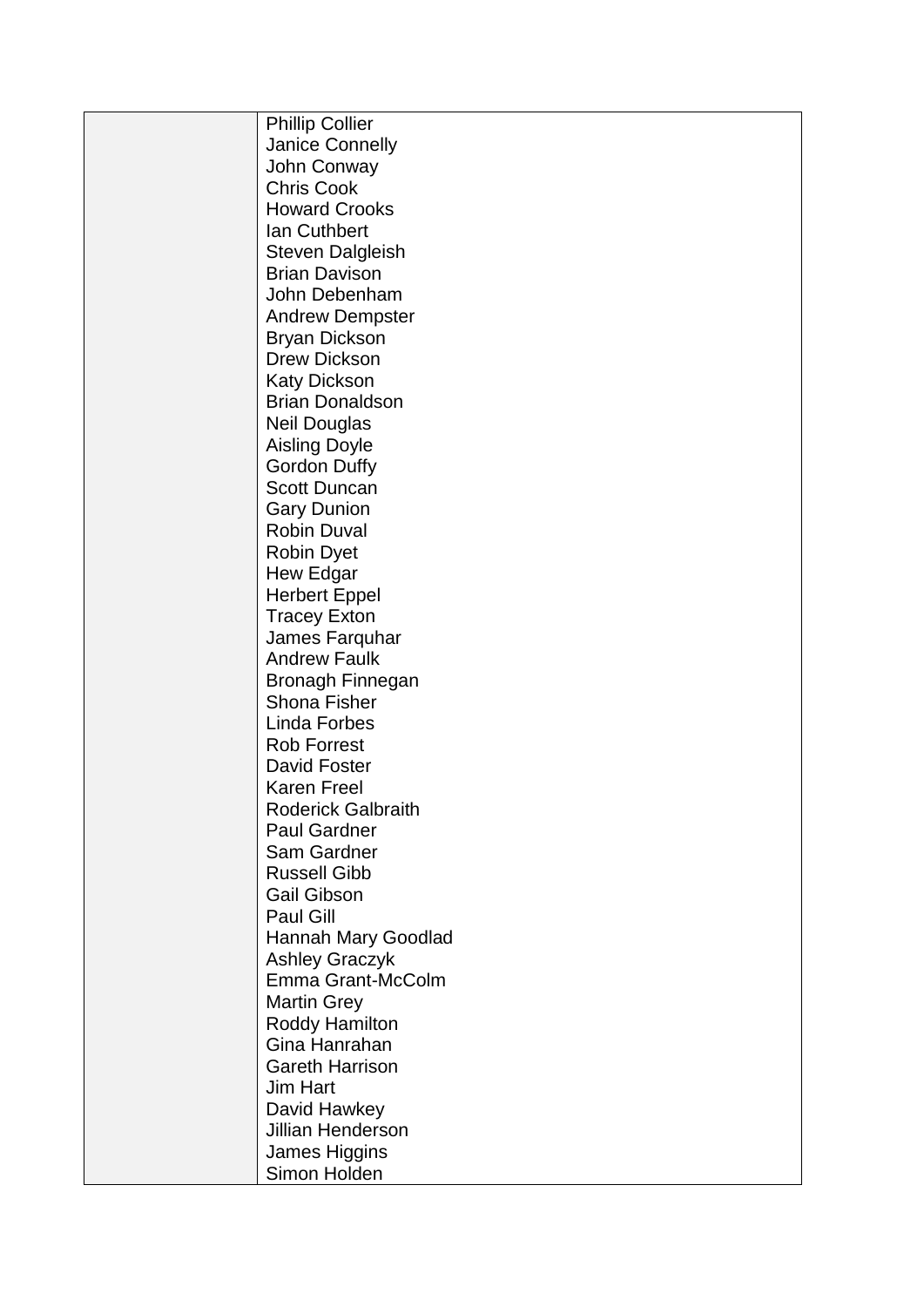| <b>Nigel Holmes</b>       |
|---------------------------|
| <b>Agnes Holmes</b>       |
| Linda Holt                |
| <b>Kayt Howell</b>        |
| <b>Ray Hunter</b>         |
| David Infield             |
| Kieran Jackson            |
| Kris Jakobsen             |
| Siobhan Jordan            |
| <b>Jeff Justice</b>       |
| <b>Sue Kearns</b>         |
| David Keddie              |
| Donna Kelly Gilmour       |
| Simon Kemp                |
| Neil Kermode              |
| <b>Simon Kerr</b>         |
| <b>Andy Kerr</b>          |
|                           |
| <b>Anthony Kyriakides</b> |
| Angela Lamont             |
| <b>Graham Lang</b>        |
| Elizabeth Leighton        |
| <b>Andrew Leiper</b>      |
| Euan Leitch               |
| <b>Richard Leslie</b>     |
| Laura Leslie              |
| <b>Fabrice Leveque</b>    |
| <b>Hugh Levins</b>        |
| George Lindsay            |
| lan Lindsay               |
| Marissa Lippiat           |
| <b>Stewart Little</b>     |
| Ragne Low                 |
| Andrew Lyle               |
| Cate Lyon                 |
| <b>Callum Macdonald</b>   |
| Murdo Macdonald           |
| Erik MacEachern           |
| <b>Fraser MacKenzie</b>   |
| John Maclean              |
| <b>Edward Maddox</b>      |
| <b>Atzin Madrid</b>       |
| Natasha Maswera           |
| <b>Phil Matthews</b>      |
| <b>Harry Mayers</b>       |
| <b>Eddie McAvinchey</b>   |
| <b>Scott McAvoy</b>       |
| Calum McCallum            |
| lain McCaskey             |
| Janis McCulloch           |
| Sarah McDaid              |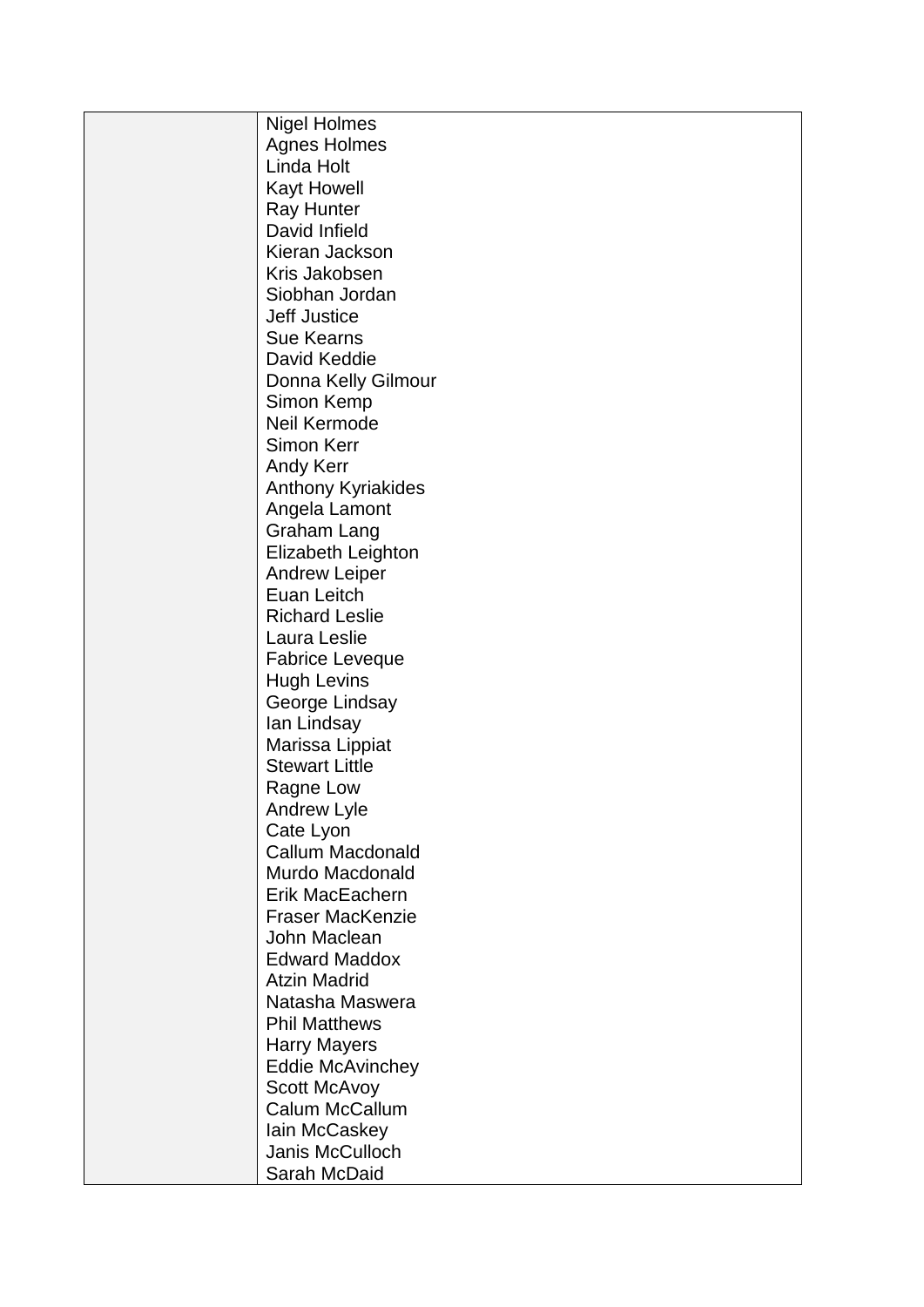| Laura McGadie           |
|-------------------------|
| Dory McIntosh           |
| <b>Sharon McIntyre</b>  |
| John McKinney           |
| <b>Brian McLeish</b>    |
| Ashleigh McLennan       |
| <b>Alison McLure</b>    |
| Sam McMillan            |
| <b>Colin McNaught</b>   |
| Emma Megaughin          |
| <b>Mandy Meikle</b>     |
| <b>Sam Mills</b>        |
| <b>Beatrice Morrice</b> |
| <b>Kate Morrison</b>    |
| Emma Morten Aanestad    |
| Paul Moseley            |
| Paul Mullan             |
| <b>Tariq Muneer</b>     |
| Ian Murdoch             |
| Hugh Muschamp           |
| <b>Stuart Noble</b>     |
| Megan ODonnell          |
| <b>Jason Ormiston</b>   |
| <b>Robin Parker</b>     |
| Simon Peltenburg        |
| <b>Courtney Peyton</b>  |
| <b>Neil Phillips</b>    |
| <b>Gareth Phillips</b>  |
| Joan Pisanek            |
| <b>Andrew Pope</b>      |
| <b>Douglas Prentice</b> |
| <b>Graham Provest</b>   |
| <b>Andrew Ramand</b>    |
| Amanda Reynolds         |
| Fiona Riddoch           |
| Pete Roche              |
| <b>Bill Rodger</b>      |
| Lorna Ross              |
| Michelle Ruane          |
| <b>Dr Martin Sales</b>  |
| James Salmon            |
| Dr David Schofield      |
| Moira Scobbie           |
| Lorna Scott             |
| <b>Mary Scott</b>       |
| Stephen Sheridan        |
| <b>Jed Shirley</b>      |
| Alan Simpson            |
| <b>Clare Slipper</b>    |
| Jeremy Smith            |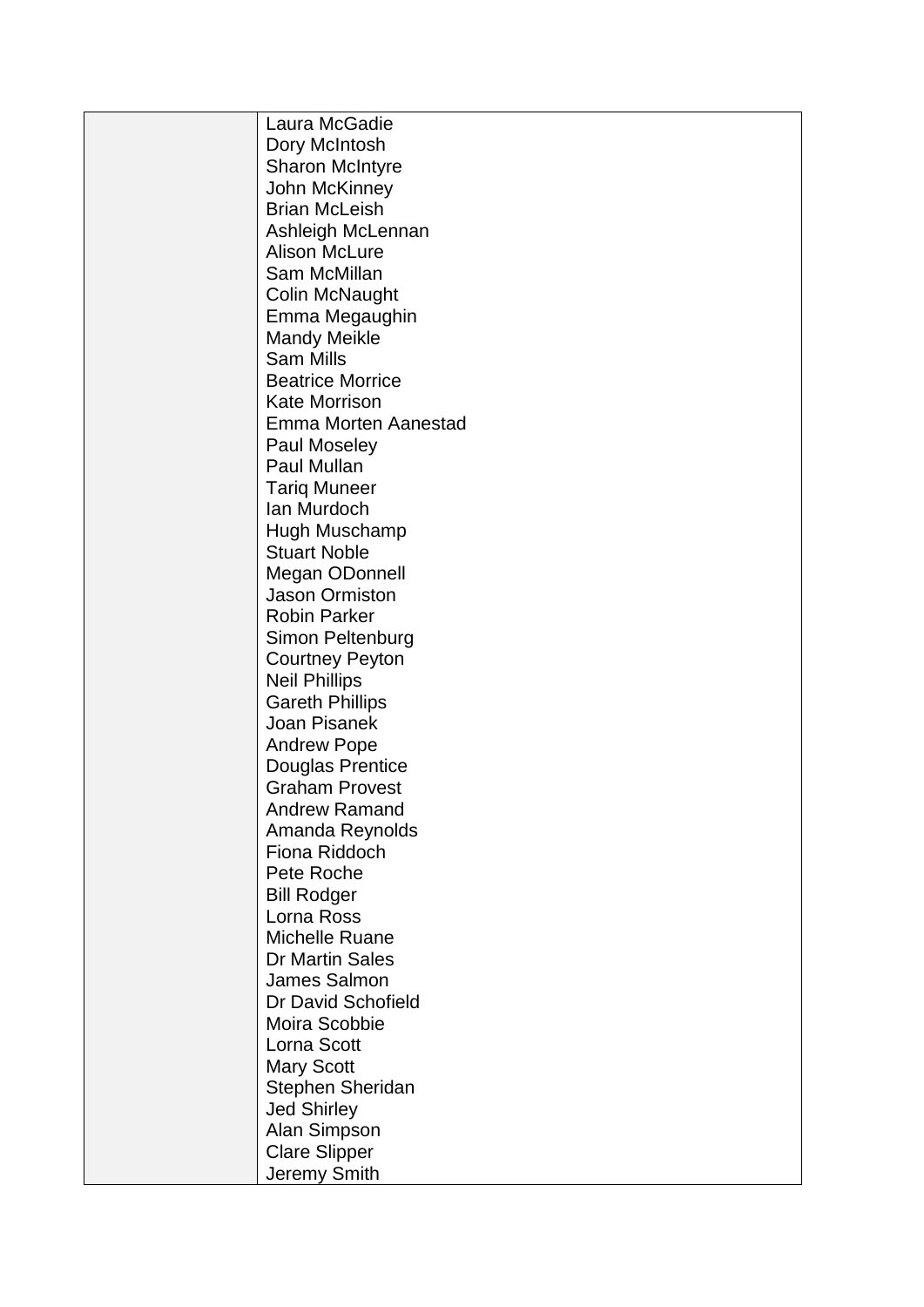|                             | <b>Helen Snodin</b>                             |
|-----------------------------|-------------------------------------------------|
|                             | Anne Stevenson                                  |
|                             | <b>David Stewart</b>                            |
|                             | <b>Duncan Stewart</b>                           |
|                             | <b>Fraser Stewart</b>                           |
|                             | <b>Roland Stiven</b>                            |
|                             | Peter Strachan                                  |
|                             | <b>Niall Stuart</b>                             |
|                             | <b>Martin Surridge</b>                          |
|                             | <b>Will Sutton</b>                              |
|                             | <b>Aurelie Tartaud</b>                          |
|                             | John Taylor                                     |
|                             | James Thomson                                   |
|                             | <b>Mags Tingey</b>                              |
|                             | <b>Adrian Todd</b>                              |
|                             | <b>Enrique Troncoso</b>                         |
|                             | Faye Wade                                       |
|                             | <b>Julia Wallis</b>                             |
|                             | <b>Karen Warner</b>                             |
|                             | <b>Gordon Watt</b>                              |
|                             | Jan Webb                                        |
|                             | Paul Wedgwood                                   |
|                             | <b>Shemaiah Weekes</b>                          |
|                             | <b>Eric Wells</b>                               |
|                             | Alexa White                                     |
|                             | <b>Mark Whittet</b>                             |
|                             | Paul Wilkinson                                  |
|                             | <b>Grant Wilson</b>                             |
|                             | Mark Winskel                                    |
|                             | David Wood                                      |
|                             | Dr Geoff Wood                                   |
|                             | Annette Woodham                                 |
|                             | Meg Wright                                      |
|                             | <b>Stephen Young</b>                            |
|                             | Peter Zeniewski                                 |
| Organisations               | <b>Energy Saving Trust; Scottish Renewables</b> |
| <b>GROUP OFFICE BEARERS</b> |                                                 |

Please provide names for all office bearers. The minimum requirement is that two of the office bearers are MSPs and one of these is Convener – beyond this it is a matter for the Group to decide upon the office bearers it wishes to have. It is permissible to have more than one individual elected to each office, for example, co-conveners or multiple deputy conveners.

| Convener | Liam McArthur MSP; Mark Ruskell MSP |
|----------|-------------------------------------|
|          |                                     |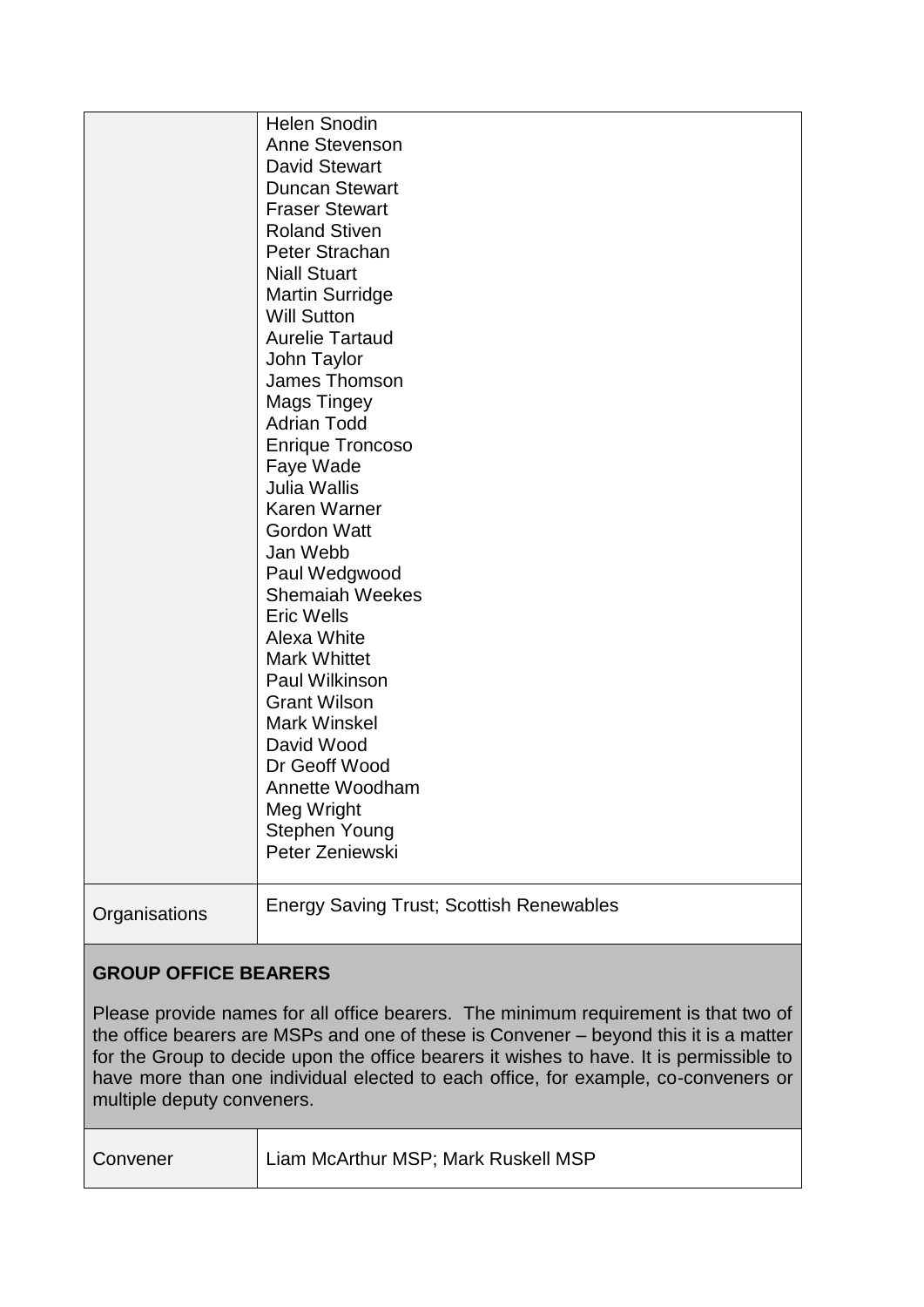| <b>Deputy Convener</b> | Claudia Beamish MSP; Alexander Burnett MSP                                           |
|------------------------|--------------------------------------------------------------------------------------|
| Secretary              | Peter Spiers, Scottish Renewables and Elaine Waterson,<br><b>Energy Saving Trust</b> |
| Treasurer              | Peter Spiers, Scottish Renewables                                                    |

## **FINANCIAL BENEFITS OR OTHER BENEFITS RECEIVED BY THE GROUP**

Please provide details of any financial or material benefit(s) received from a single source in a calendar year which has a value, either singly or cumulatively, of more than £500. This includes donations, gifts, hospitality or visits and material assistance such as secretariat support.

Details of material support should include the name of the individual providing support, the value of this support over the year, an estimate of the time spent providing this support and the name of the organisation that this individual is employed by / affiliated to in providing this support.

Groups should provide details of the date on which the benefit was received, the value of the benefit and a brief description of the benefit.

If the Group is not disclosing any financial information please tick the box to confirm that the Group has considered the support received, but concluded it totalled under the threshold for disclosure (£500).

## **02 October 2018**

Elaine Waterson (Energy Saving Trust) £571.60 for catering travel/staff time

Peter Speirs (Scottish Renewables) £696.50 for catering travel/staff time

## **18 December 2018**

Elaine Waterson (Energy Saving Trust) £0 for catering travel/staff time

Peter Speirs (Scottish Renewables) £742.80 for catering travel/staff time

#### **05 February 2019**

Elaine Waterson (Energy Saving Trust) £571.60 for catering travel/staff time

Peter Speirs (Scottish Renewables) £0 for catering travel/staff time